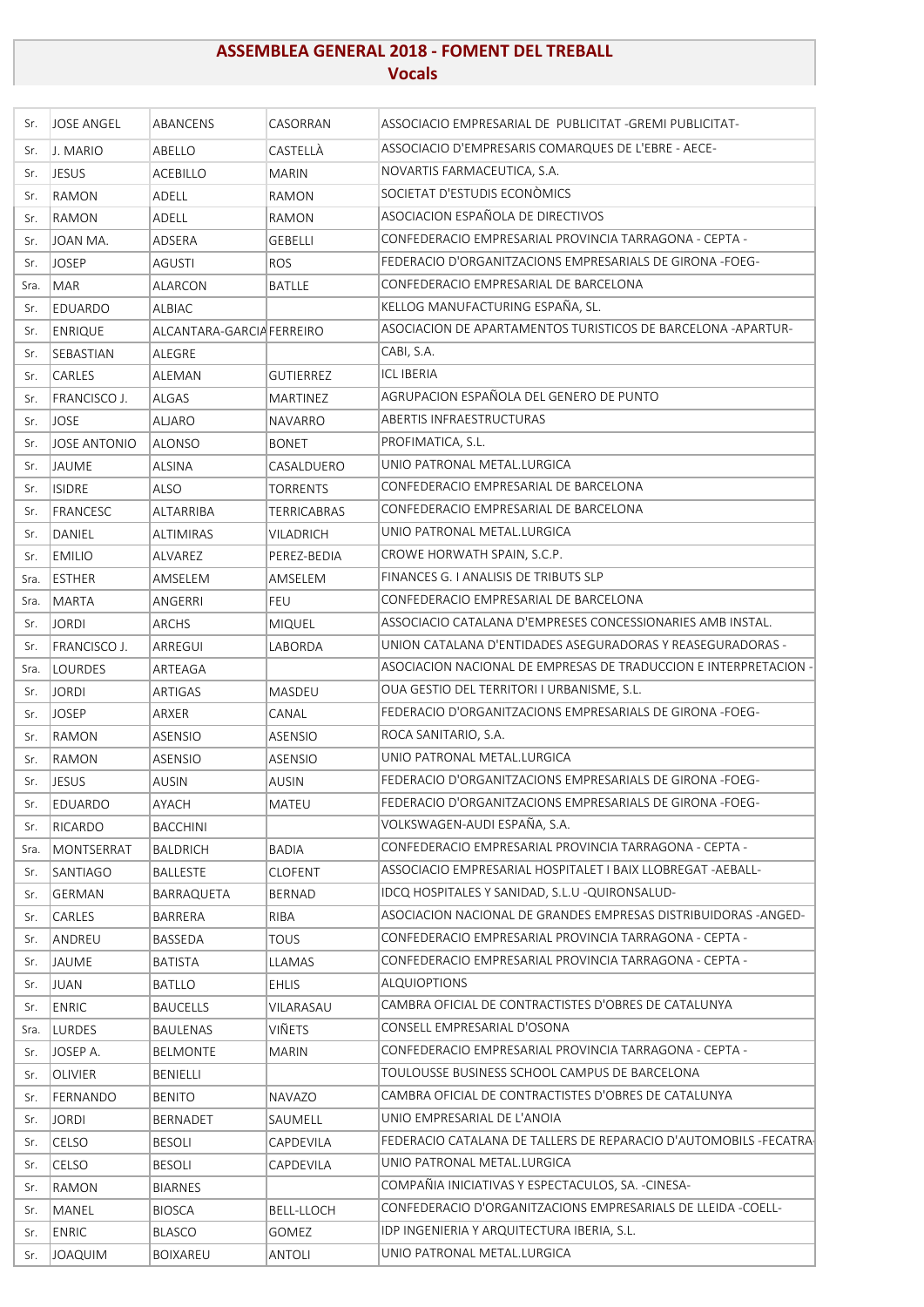| Sr.  | <b>JOSEP LLUIS</b> | <b>BONET</b>     | FERRER           | FIRA DE BARCELONA                                             |
|------|--------------------|------------------|------------------|---------------------------------------------------------------|
| Sr.  | MIQUEL             | <b>BORRAS</b>    | CABACES          | CONFEDERACIO EMPRESARIAL PROVINCIA TARRAGONA - CEPTA -        |
| Sra. | <b>ALICIA</b>      | <b>BOSCH</b>     | PALMA            | UNIO PATRONAL METAL.LURGICA                                   |
| Sr.  | PERE               | <b>BOTET</b>     | PLADEVALL        | ADVANCE MEDICAL, S.A                                          |
| Sr.  | FERNANDO           | <b>BREA</b>      | <b>VIDE</b>      | CONNECTIS FINANCIAL AND SHARED SERVICES, S.L.U.               |
| Sra. | MA. CARMEN         | <b>BRUACH</b>    | <b>GALIAN</b>    | INSTITUT AGRICOLA CATALA DE SANT ISIDRE                       |
| Sr.  | MANUEL             | <b>BRUFAU</b>    | <b>NIUBO</b>     | INDRA SISTEMAS, S.A.                                          |
| Sr.  | PEDRO              | BUENAVENTURA     | CEBRIAN          | CAMBRA OFICIAL DE CONTRACTISTES D'OBRES DE CATALUNYA          |
| Sra. | <b>ISABEL</b>      | <b>BUESA</b>     | GAMBAU           | ENDESA S.A.                                                   |
| Sr.  | <b>JORDI</b>       | <b>BUSQUET</b>   | ALBERTI          | FEDERACIO DE MUTUALITATS DE CATALUNYA                         |
| Sr.  | ANGEL              | <b>BUXO</b>      | LOZANO           | ASSOCIACIO CATALANA D'AGENCIES DE COL.LOCACIO I EMPRESES DE   |
| Sr.  | FRANCISCO J.       | CABALLE          | DE POL           | ASSOCIACIO DE CAMPINGS I CV DE LA PROVINCIA DE BARCELONA      |
| Sr.  | JOSEP LL.          | CABESTANY        | ILLANA           | CROMOGENIA UNITS, SA -SIDASA-                                 |
| Sr.  | JOSEP LL.          | CABESTANY        | ILLANA           | FEDERACION EMPRESARIAL CATALANA SECTOR QUIMICO BARCELONA -    |
| Sr.  | ALBERT             | CAIRO            |                  | SEGURCAIXA ADELAS, S.A.                                       |
| Sr.  | VICENÇ J.          | CALDUCH          | <b>PORTA</b>     | FEDERACIÓ FARMACÈUTICA, S. COOP.                              |
| Sr.  | <b>JORDI</b>       | CALONGE          |                  | ERNESTO VENTÓS, S.A.                                          |
| Sr.  | ALBERT             | CALZADA          | VILASECA         | CONSTRUCCIONES MECANICAS J.SERRA, S.A.                        |
| Sr.  | <b>VICENÇ</b>      | CAMPI            | CORBELLA         | SGS TECNOS, S.A.                                              |
| Sr.  | <b>JAUME</b>       | CAMPMANY         | <b>RIUS</b>      | JAUME CAMPMANY, S.A.                                          |
| Sr.  | DANIEL             | CAMPO            | <b>VOEGELI</b>   | FEDERACION EMPRESARIAL CATALANA SECTOR QUIMICO BARCELONA -    |
| Sr.  | <b>JOAN</b>        | CAMPRUBI         | POTAU            | ANELLA XXI, S.L.                                              |
| Sr.  | <b>JOAN</b>        | CANALS           | OLIVA            | AGRUPACION ESPAÑOLA DEL GENERO DE PUNTO                       |
| Sr.  | <b>VICENTE</b>     | CANCIO           | <b>GARCIA</b>    | UNION CATALANA D'ENTIDADES ASEGURADORAS Y REASEGURADORAS -    |
| Sr.  | <b>JAUME</b>       | CANÉ             | <b>BALLART</b>   | FEDERACION EMPRESARIAL CATALANA SECTOR QUIMICO BARCELONA -    |
| Sra. | ELISABET           | CAÑIGUERAL       | <b>BORRAS</b>    | <b>GRUP CAÑIGUERAL</b>                                        |
| Sr.  | ALBERT             | CAPELLA          | GASOL            | ASSOCIACIO CATALANA D'INSTAL.LACIONS DE TRACTAMENT DE RESIDUS |
| Sr.  | ANDRES             | CARASSO          | VENDRELL         | IBERDROLA ESPAÑA, S.A.                                        |
| Sr.  | FRANCESC           | CARMONA          |                  | MONTBLANC IBERIA, S.L.U.                                      |
| Sr.  | AUGUSTO            | CARMONA          | <b>GONZALEZ</b>  | PROFESSIONAL GROUP CONVERSIA, S.L.                            |
| Sr.  | <b>IVAN</b>        | CARRASCO         | <b>ARCOS</b>     | ASOCIACION ESPAÑOLA DE EMPRESAS DE MULTIMEDIA - ASEDEM-       |
| Sr.  | JOSÉ LUIS          | CARRILLO         | RODRIGUEZ        | MECALUX, S.A.                                                 |
| Sr.  | JOAN               | CASADEVALL       | CANALS           | FEDERACIO D'ORGANITZACIONS EMPRESARIALS DE GIRONA -FOEG-      |
| Sr.  | JOAN               | CASADEVALL       | CANALS           | FEDERACIO DE GREMIS DE CONSTRUCCIO DE CATALUNYA - FGCOC -     |
| Sr.  | MANEL              | CASALS           |                  | CONFEDERACIO EMPRESARIAL D'HOSTALERIA I RESTAURACIÓ DE        |
| Sr.  | ALEJANDRO          | CASAMADA         |                  | OPTIMA FACILITY, S.A.                                         |
| Sr.  | <b>CARLOS</b>      | CASANOVAS        | <b>GIMENEZ</b>   | SALES MONZON, S.A.                                            |
| Sr.  | <b>JORDI</b>       | CASAS            | <b>BEDOS</b>     | GREMI DE FABRICANTS DE SABADELL                               |
| Sr.  | <b>JOAN</b>        | CASTELLS         | <b>TRIUS</b>     | FIATC, MUTUA DE SEGUROS Y REASEGUROS                          |
| Sr.  | <b>JOAN</b>        | CASTELLS         | FARRAS           | SORIGUE, S.A.                                                 |
| Sr.  | <b>EUDALD</b>      | CASTELLS         | <b>MARTI</b>     | UNIO INTERSECTORIAL EMPRESARIAL DEL RIPOLLES -UIER-           |
| Sr.  | <b>JOAN</b>        | CASTELLS         | <b>TRIUS</b>     | UNION CATALANA D'ENTIDADES ASEGURADORAS Y REASEGURADORAS -    |
| Sr.  | JOAN L.            | CASTILLO         | CASTILLA         | AGRUPACIO DE SERVEIS D'AIGUA DE CATALUNYA -ASAC-              |
| Sr.  | JOSEP MA.          | CASTRO           | <b>GUARDIOLA</b> | AGRUPACION GUINOVART OBRAS Y SERV. HISPANIA, SA               |
| Sra. | <b>ANNA</b>        | CASTRO           |                  | TORRASPAPEL, S.A.                                             |
| Sr.  | MIGUEL-ANGEL       | CAZCARRA         | PALACIO          | ASOCIACION EMPRESARIAL DEL TAXI                               |
| Sr.  | CARMELO            | CEPERO           | <b>ASCASO</b>    | ECOAROME ALIMENTARIA, S.A.                                    |
| Sra. | LAUREANA           | CERVERA          | BORDALBA         | FEDERACIO PROVINCIAL D'EMPRESARIS DE COMERÇ DE LLEIDA-FECOM-  |
| Sra. | MARTA              | <b>CERVOS</b>    | CORTINA          | CONFEDERACIO D'ORGANITZACIONS EMPRESARIALS DE LLEIDA -COELL-  |
| Sr.  | <b>JOAQUIN</b>     | <b>CIFUENTES</b> |                  | YAMAHA MOTOR ESPAÑA MARKETING, S.L.                           |
| Sr.  | SERGI              | <b>CLIMENT</b>   |                  | GCP CONSTRUCTION MATERIALS SPAIN, S.L.                        |
| Sr.  | JOSEP MA.          | COLL             | OLIVERAS         | FEDERACIO D'ORGANITZACIONS EMPRESARIALS DE GIRONA -FOEG-      |
| Sr.  | <b>JOSEP</b>       | COLLADO          | <b>BOSCH</b>     | FEDERACIO EMPRESARIAL DE CARNS I INDUSTRIAS CÁRNIES -FECIC -  |
| Sr.  | ALBERT             | COLOMER          | <b>ESPINET</b>   | CAT FORMACIO                                                  |
|      |                    |                  |                  |                                                               |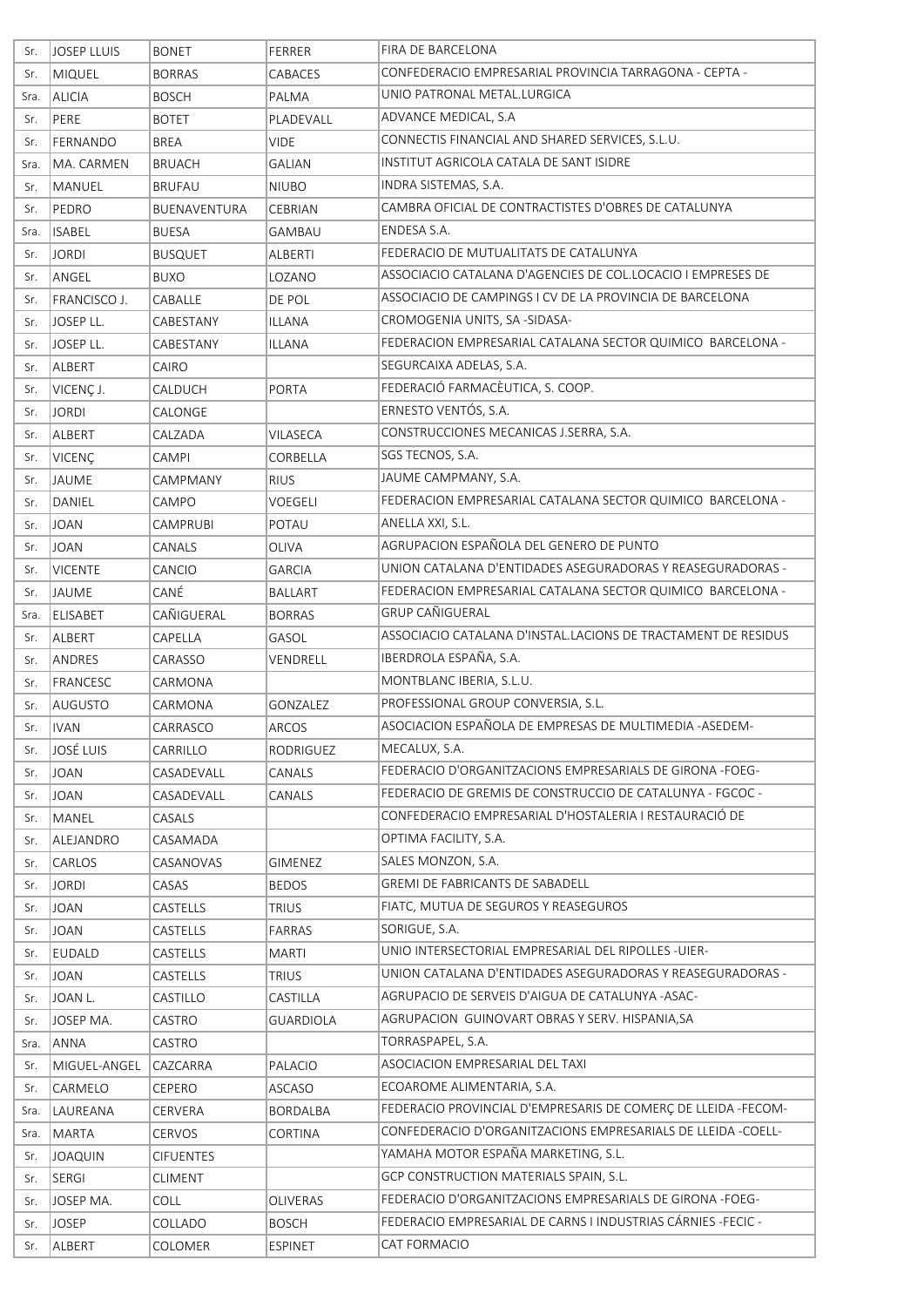| Sra. | <b>MERCÈ</b>              | CONESA          | PAGES               | AUTORITAT PORTUÀRIA DE BARCELONA                                     |
|------|---------------------------|-----------------|---------------------|----------------------------------------------------------------------|
| Sra. | <b>ANNA</b>               | CORNADO         | <b>VIDAL</b>        | CONSTRUCTORA PIRENAICA, SA. - COPISA-                                |
| Sr.  | <b>ANTONIO</b>            | <b>CORTES</b>   | LOPEZ               | ASSOCIACIO D'INSTAL.LADORS DE PLAQUES I GUIX LAMINAT I SOSTRES       |
| Sr.  | <b>FRANCESC X.</b>        | COSANO          |                     | COCA COLA EUROPEAN PARTNERS IBERIA, S.L.U.                           |
| Sr.  | <b>BLAI</b>               | COSTA           | <b>CREUS</b>        | CONSELL INTERSECTORIAL D'EMPRESARIS -CIESC-                          |
| Sr.  | BLAI                      | COSTA           | <b>CREUS</b>        | <b>GREMI DE FABRICANTS SABADELL</b>                                  |
| Sr.  | <b>IGNASI</b>             | COSTAS          |                     | ROUSAUD COSTAS DURAN, SLP                                            |
| Sr.  | <b>SALVADOR</b>           | COTS            | SALAT               | CONFEDERACIO EMPRESARIAL DE BARCELONA                                |
| Sr.  | <b>MANUEL</b>             | CREHUET         |                     | <b>INDCRESA</b>                                                      |
| Sr.  | <b>JOSE</b>               | CREUHERAS       | MARGENAT            | PLANETA CORPORACION, S.R.L.                                          |
| Sr.  | RAMON                     | D'ABADAL        | LACAMBRA            | INSTITUT AGRICOLA CATALA DE SANT ISIDRE                              |
| Sra. | TERESA                    | DE CASTELLARNAU |                     | FONT VELLA, S.A.                                                     |
| Sr.  | JOSE FRANCISCO DE CONRADO |                 | VILLALONGA          | NUEVO MICRO BANK, S.A.U.                                             |
| Sra. | MA. HELENA                | DE FELIPE       | LEHTONEN            | ASOCIACION FED.Y ASOCIACIONES DE EMPRESARIAS DEL MEDITERRANEO.-      |
| Sr.  | <b>ESTANISLAO</b>         | DE MATA         | PEREZ               | SIXT RENT A CAR, S.L.U.                                              |
| Sr.  | JULIO                     | DE RAMON-LACA   |                     | MENENDEZ DE LUA CAMBRA OFICIAL DE CONTRACTISTES D'OBRES DE CATALUNYA |
| Sr.  | DAMIÀ                     | DEÀS            | GUAL                | INSTITUT DEL CAVA                                                    |
| Sr.  | <b>JOAN</b>               | <b>DIAZ</b>     | JOSE                | UNIO EMPRESARIAL INTERSECTORIAL CERCLE EMPRESARIS                    |
| Sr.  | FRANCISCO J.              | DIAZ-BARCELO    | CAFFARENA           | CLARO SOL CARTERA, S.L.                                              |
| Sr.  | RAUL                      | DIAZ-VARELA     | <b>BERTSCHINGER</b> | GRUPO INDUKERN, S.L.                                                 |
| Sr.  | JUAN JOSE                 | <b>DOMINGO</b>  |                     | MEMORA SERVICIOS FUNERARIOS, S.L.                                    |
| Sr.  | <b>JOSE ESTEBAN</b>       | <b>DOMINGO</b>  | ESCAMILLA           | VIAJES ANDROMEDA, S.A.                                               |
| Sr.  | MARIANO                   | <b>DOMINGO</b>  | <b>BALTA</b>        | UNIO PATRONAL METAL.LURGICA                                          |
| Sr.  | MIQUEL                    | <b>DONNAY</b>   | RICHARTE            | CONSELL DE GREMIS DE COMERÇ, SERVEIS I TURISME DE BARCELONA          |
| Sr.  | <b>CARLOS</b>             | DUELO           | <b>RIU</b>          | PATRONAL DEL JOC PRIVAT DE CATALUNYA -PATROJOC-                      |
| Sr.  | LUIS ALFONSO              | <b>DURAN</b>    | <b>MOYA</b>         | DURAN-CORRETJER, S.L.P                                               |
| Sr.  | <b>JOSEP</b>              | DURAN           | <b>VILA</b>         | ASSOCIACIO DE CONCESSIONARIS DE MERCABARNA - ASSOCOME -              |
| Sr.  | FERNANDO                  | ECHEVARNE       | <b>FLORENCE</b>     | LABORATORIO DR.F.ECHEVARNE ANÁLISIS, S.A.                            |
| Sr.  | <b>MANUEL</b>             | ECHEVARRIA      | TALAYERO            | BASI, S.A.                                                           |
| Sra. | MA. ROSA                  | ERITJA          | CASADELLA           | FEDERACIO PROVINCIAL D'EMPRESARIS DE COMERÇ DE LLEIDA-FECOM-         |
| Sr.  | MANUEL                    | ESCANDON        | <b>GUTIERREZ</b>    | SECURITAS SEGURIDAD ESPAÑA, S.A.                                     |
| Sr.  | <b>ANTONI</b>             | ESCUDERO        |                     | CONFEDERACIÓ EMPRESARIAL D'HOSTALERIA I RESTAURACIÓ DE               |
| Sr.  | PEDRO ANTONIO ESPONA      |                 | MASSANA             | CENTRO TÉCNICO ALIMENTARIO, S.A.                                     |
| Sra. | PATRICIA                  | <b>ESTANY</b>   | PUIG                | J.P. MORGAN INT. BANK Ltd. Suc. ESPAÑA                               |
| Sr.  | RAMON                     | <b>ESTANY</b>   | <b>BUFILL</b>       | TRADEUROP, S.L.                                                      |
| Sr.  | <b>JOAN</b>               | ESTAPE          | <b>MIR</b>          | FEDERACIO CATALANA DE CARNISSERS I CANSALADERS-XARCUTERS             |
| Sr.  | ALBERT                    | <b>ESTEVE</b>   | CRUELLA             | ESTEVE PHARMACEUTICALS, S.A.                                         |
| Sr.  | KIM                       | <b>FAURA</b>    | <b>BATLLE</b>       | TELEFONICA MOVILES ESPAÑA, S.A.                                      |
| Sr.  | TOMAS                     | FELIU           | <b>BASSOLS</b>      | BASSOLS ENERGIA, S.A.                                                |
| Sr.  | <b>TOMAS</b>              | <b>FELIU</b>    | <b>BASSOLS</b>      | FEDERACIO D'ORGANITZACIONS EMPRESARIALS DE GIRONA -FOEG-             |
| Sra. | MA. JOSE                  | FERNANDEZ       | FERRER              | ASSOCIACIO D'EMPRESARIS COMARQUES DE L'EBRE - AECE-                  |
| Sra. | MA. JOSE                  | FERNANDEZ       | FERRER              | CONFEDERACIO EMPRESARIAL PROVINCIA TARRAGONA - CEPTA -               |
| Sr.  | SALVADOR                  | FERNANDEZ       | CAPO                | AGRUPACIO DE FABRICANTS DE CIMENT DE CATALUNYA                       |
| Sr.  | <b>JORDI</b>              | FERRANDO        | CUADRADAS           | FOMENTO CONTRUCCIONES Y CONTRATAS, S.A.                              |
| Sr.  | JOSE L.                   | FERRE           | ARLÁNDEZ            | UNION CATALANA D'ENTIDADES ASEGURADORAS Y REASEGURADORAS -           |
| Sr.  | <b>JOSEP</b>              | FERRER          | SALA                | FREIXENET, S.A.                                                      |
| Sr.  | <b>JOSEP</b>              | <b>FIGOLS</b>   | ESCARRE             | ASSOCIACIO COMARCAL D'EMPRESARIS DEL BERGUEDA - ACEB-                |
| Sr.  | <b>JOSEP</b>              | <b>FIGOLS</b>   | ESCARRE             | CONFEDERACIO EMPRESARIAL DE BARCELONA                                |
| Sr.  | <b>DAVID</b>              | <b>FIGUERAS</b> | BATET               | SFT SERVICIOS JURIDICOS, S.L.P.                                      |
| Sra. | MARIA ROSA                | <b>FIOL</b>     | FERNANDEZ           | CONFEDERACIO EMPRESARIAL DE BARCELONA                                |
| Sra. | MARIA ROSA                | <b>FIOL</b>     | FERNANDEZ           | MUTUA INTERCOMARCAL                                                  |
| Sr.  | ANDREA                    | FIRENZE         |                     | FEDERACION EMPRESARIAL CATALANA SECTOR QUIMICO BARCELONA -           |
| Sr.  | <b>JOAQUIM</b>            | FOLCH-R.        | CORACHAN            | INDUSTRIAS TITÁN, S.A.                                               |
| Sr.  | RICARD                    | <b>FONT</b>     | <b>HEREU</b>        | FERROCARRILS DE LA GENERALITAT DE CATALUNYA                          |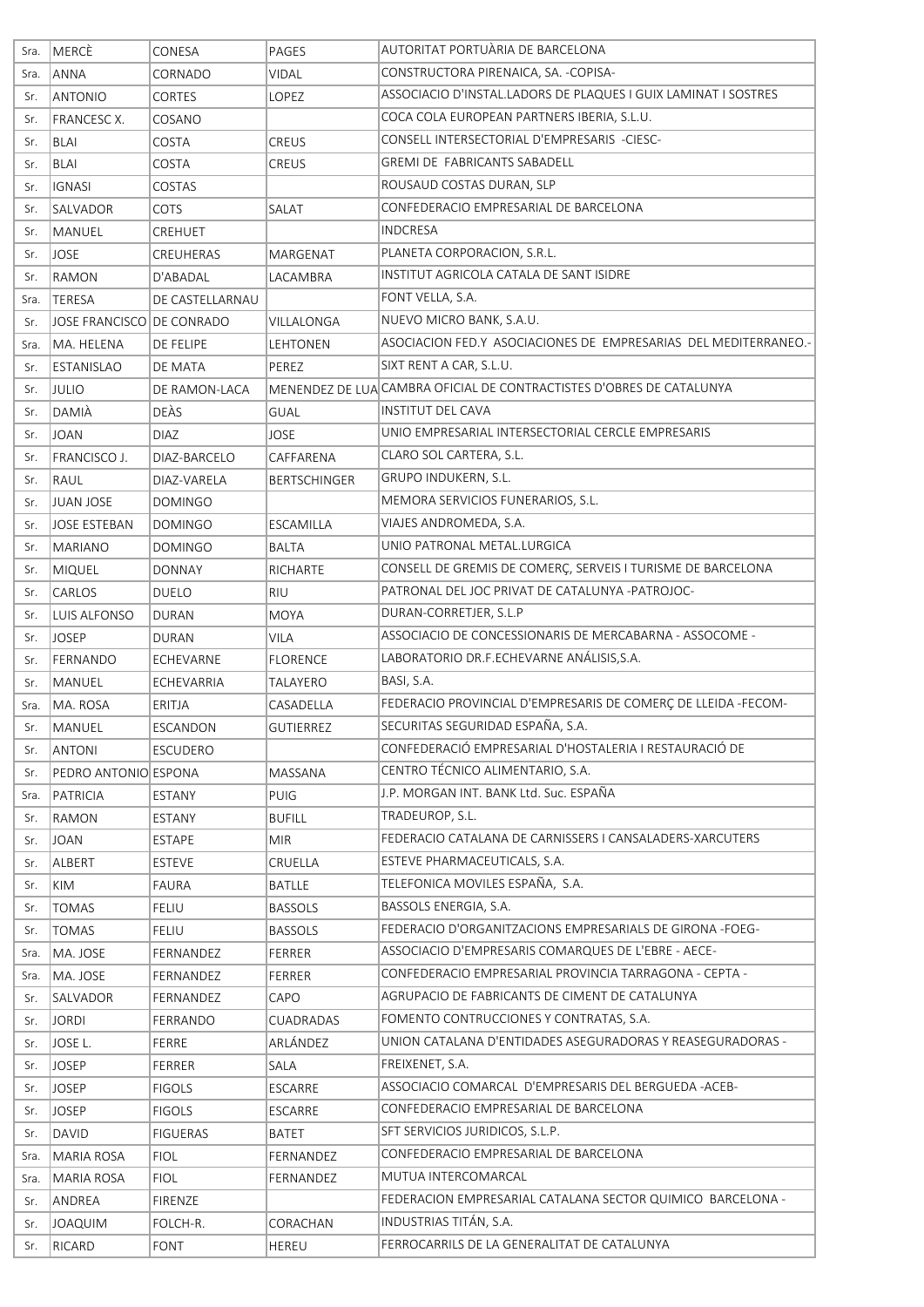| Sr.        | PEDRO                | <b>FONTANA</b>                 | <b>GARCIA</b>              | AREAS, S.A.                                                     |
|------------|----------------------|--------------------------------|----------------------------|-----------------------------------------------------------------|
| Sr.        | RAFAEL               | FONTANA                        |                            | CUATRECASAS, GONÇALVES PEREIRA, S.L.P.                          |
| Sr.        | RAMON                | <b>FORNOS</b>                  | <b>LLOBERA</b>             | FEDERACIO PROVINCIAL D'EMPRESARIS DE COMERÇ DE LLEIDA -FECOM-   |
| Sr.        | MARCEL               | <b>FORNS</b>                   | <b>BERNHARDT</b>           | <b>GEBTA</b>                                                    |
| Sr.        | <b>JAVIER</b>        | <b>FRANCH</b>                  | CARDONA                    | ASSOCIACIO D'EMPRESARIS DE BINGO DE CATALUNYA                   |
| Sr.        | <b>GUILLERMO</b>     | FREIXES                        | <b>ROIG</b>                | ASESORES CORPORATIVOS, S.A.                                     |
| Sr.        | RAMON                | GABARRO                        | <b>TAULE</b>               | GABARRÓ HERMANOS, S.A.                                          |
| Sr.        | <b>JORGE</b>         | GALLARDO                       | BALLART                    | ALMIRALL, S.A.                                                  |
| Sr.        | EDUARD               | <b>GALLART</b>                 | SULLA                      | BANKINTER, S.A.                                                 |
| Sr.        | <b>JORGE JUAN</b>    | <b>GALOFRE</b>                 | <b>MORAGAS</b>             | WILLIS S6C CORREDURIA SEGUROS Y REASGEUROS                      |
| Sr.        | <b>MARTIN</b>        | GANDIAGA                       | <b>GOIRI</b>               | CAPRABO, S.A.                                                   |
| Sra.       | MIREIA               | <b>GARCIA</b>                  | ALVAREZ                    | BIDONES J.P. GARCIA, S.L.                                       |
| Sr.        | JOAN A.              | <b>GARCIA</b>                  | GARGALLO                   | TABER, SA                                                       |
| Sr.        | <b>JOAN</b>          | <b>GARCIA</b>                  | <b>DUCH</b>                | CONFEDERACIO EMPRESARIAL PROVINCIA TARRAGONA - CEPTA -          |
| Sr.        | <b>DAVID</b>         | <b>GARCIA</b>                  | <b>USLE</b>                | AGRUPACION ESPAÑOLA DEL GENERO DE PUNTO                         |
| Sr.        | <b>JOAQUIN</b>       | <b>GARCIA</b>                  | <b>VIDAL</b>               | CAMBRA OFICIAL DE CONTRACTISTES D'OBRES DE CATALUNYA            |
| Sr.        | <b>ANTONI</b>        | GARCIA                         | COMA                       | UNIO PATRONAL METAL.LURGICA                                     |
| Sr.        | <b>ANTONIO</b>       | <b>GARCIA</b>                  | SUÑÉ                       | CONFEDERACIO EMPRESARIAL PROVINCIA TARRAGONA - CEPTA -          |
| Sr.        | <b>SANTIAGO</b>      | <b>GARCIA-NIETO</b>            |                            | CONFEDERACIO EMPRESARIAL D'HOSTALERIA I RESTAURACIÓ DE          |
| Sr.        | JOSEP MA.            | GARDEÑES                       | SOLANS                     | CONFEDERACIO D'ORGANITZACIONS EMPRESARIALS DE LLEIDA -COELL-    |
| Sr.        | JOSEP MA.            | GARDEÑES                       | SOLANS                     | FEDERACIO DE GREMIS DE CONSTRUCCIO DE CATALUNYA - FGCOC -       |
| Sr.        | RICARDO              | GARZO                          | MONTAGUD                   | MAPFRE, S.A.                                                    |
| Sr.        | <b>JOAN</b>          | GASPART                        | SOLVES                     | <b>GRUPO HUSA</b>                                               |
| Sr.        | <b>JOAN</b>          | GASPART                        | SOLVES                     | <b>GREMI D'HOTELS DE BARCELONA</b>                              |
| Sr.        | <b>JOSEP</b>         | GASSIOT                        | <b>MATAS</b>               | GREMI CONSTRUCTORS D'OBRES DE BARCELONA I COMARQUES             |
| Sr.        | <b>ANTONIO</b>       | GASSO                          | <b>NAVARRO</b>             | GABINETE AUDIOPROTESIS ELECTROMEDICINA Y SERVICIOS, SA -GAES-SA |
| Sra.       | NURIA                | GAVALDA                        | TROSAN                     | BEAUTYGE, S.L.                                                  |
| Sr.        | <b>JOAQUIM</b>       | GAY DE MONTELLA   FERRER-VIDAL |                            | CONFEDERACIO EMPRESARIAL DE BARCELONA                           |
| Sr.        | <b>JOAQUIN</b>       | GAY DE MONTELLA   FERRER-VIDAL |                            | ESTRAM, S.L.                                                    |
| Sr.        | <b>GUILLEM</b>       | <b>GENOVER</b>                 | <b>RIBAS</b>               | FEDERACIO D'ORGANITZACIONS EMPRESARIALS DE GIRONA -FOEG-        |
| Sr.        | <b>ANTONI</b>        | GINESTÀ                        |                            | <b>GREMI DE FABRICANTS DE SABADELL</b>                          |
| Sra.       | MA. LUISA            | GODIA                          | <b>IZQUIERDO</b>           | GREMIO GARAGES DE BARCELONA Y PROVINCIA                         |
| Sr.        | <b>JAVIER</b>        | GODO                           |                            | LA VANGUARDIA EDICIONES, SL.                                    |
| Sr.        | AGUSTIN              | GONZALEZ                       | HERMOSILLA                 | COMPAÑÍA ESPAÑOLA SER. PUB.AUXILIARES, S.A -CESPA-              |
| Sr.        | <b>MIQUEL</b>        | GOTANEGRA                      | PORTELL                    | FEDERACIO D'ORGANITZACIONS EMPRESARIALS DE GIRONA -FOEG-        |
| Sr.        | <b>JOAN</b>          | <b>GRANADOS</b>                | <b>DURAN</b>               | CONFEDERACIO EMPRESARIAL DE BARCELONA                           |
| Sr.        | JOAN                 | GRAU                           | RAHOLA                     | ECOADVISERS, S.L.                                               |
| Sr.        | ESTANISLAU           | GRAU                           | <b>BARO</b>                | FEDERACIO D'EMPRESARIS METAL.LURGICS PROVINCIA LLEIDA -FEMEL -  |
| Sr.        | <b>JOAN CARLES</b>   | GRAU                           | <b>BEDÓS</b>               | <b>GREMI DE FABRICANTS DE SABADELL</b>                          |
| Sr.        | <b>JAUME</b>         | GREGO                          | SABATE                     | CONFEDERACIO EMPRESARIAL DE BARCELONA                           |
| Sr.        | RAUL                 | GRIJALBA                       |                            | MANPOWER GROUP INNOVATIVE TALENT SOLUTIONS                      |
| Sr.        | <b>JORDI</b>         | GUAL                           | SOLE                       | CAIXABANK, S.A.-                                                |
| Sr.        | PAU                  | <b>GUARDANS</b>                | CAMBO                      | VL30 BARCELONA, S.L.                                            |
| Sr.        | <b>JORGE</b>         | GUELBENZU                      | LAPRESTA                   | INFOEMPLEO, S.L.                                                |
| Sra.       | <b>VIRGINIA</b>      | GUINDA                         | LACALLE                    | ENERGIA LOCAL, EMPRESA SERVICIOS ENERGETICOS, S.SL.             |
| Sra.       | <b>VIRGINIA</b>      | GUINDA                         | LACALLE                    | ASOCIACION ESPAÑOLA DE COGENERACION                             |
| Sr.        | ORIOL                | <b>GUIXA</b>                   | ARDERIU                    | UNIO PATRONAL METAL.LURGICA                                     |
| Sr.        | FRANCISCO            | <b>HERAS</b>                   |                            | COPLOSA, S.A.                                                   |
| Sr.        | <b>ANTONIO</b>       | HERNANDEZ                      | <b>PIQUER</b>              | CORVER, S.A.                                                    |
| Sra.       | <b>ISABEL</b>        | HERNANDEZ                      | LOPEZ                      | SAGE SPAIN, S.L.                                                |
| Sr.        | <b>ANTONIO</b>       | HERRERA                        |                            | URIA MENENDEZ ABOGADOS, S.L.P.                                  |
| Sr.        | PAU                  | HERRERA                        | <b>FONTANALS</b>           | GESTEGICA, S.L.                                                 |
|            |                      |                                |                            |                                                                 |
| Sr.<br>Sr. | LUIS J.<br>JUAN JOSE | <b>HERRERO</b><br><b>HITA</b>  | <b>BORQUE</b><br>FERNANDEZ | <b>BANCO SANTANDER</b><br>FORNESA ABOGADOS                      |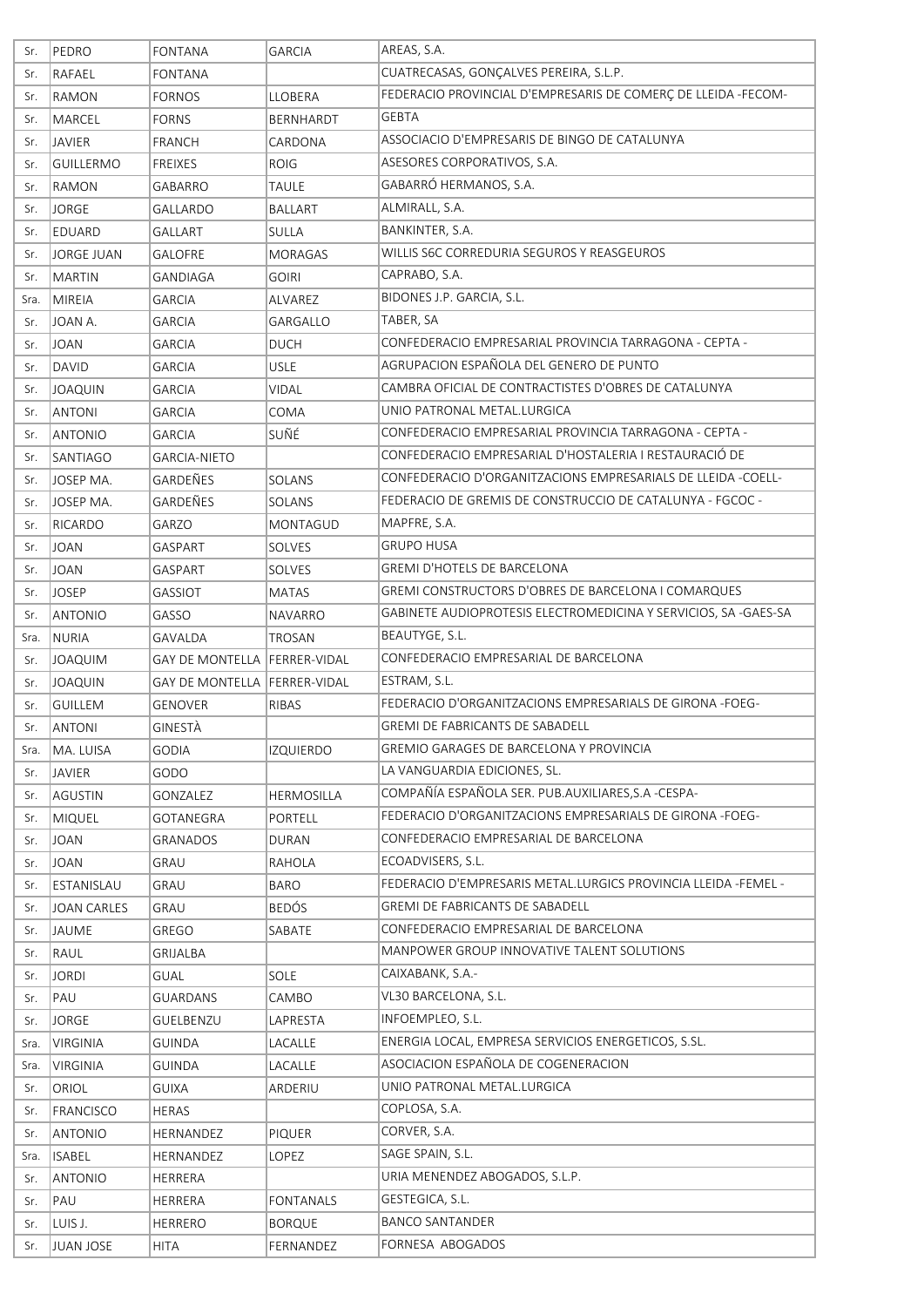| Sr.  | <b>JOAN</b>        | <b>HORTALA</b>              | ARAU             | SOCIETAT RECTORA BORSA DE BARCELONA, S.A.                                         |
|------|--------------------|-----------------------------|------------------|-----------------------------------------------------------------------------------|
| Sr.  | PIO                | <b>IGLESIAS</b>             | CARRERA          | ASOCIACION INTERIM MANAGEMENT ESPAÑA                                              |
| Sr.  | <b>JESUS</b>       | INAREJOS                    | <b>MILAN</b>     | CENTROS COMERCIALES CARREFOUR, S.A.                                               |
| Sr.  | <b>JESUS</b>       | <b>INAREJOS</b>             |                  | ASOCIACION NACIONAL DE GRANDES EMPRESAS DISTRIBUIDORAS -ANGED-                    |
| Sr.  | RAMON              | JOVE                        | PONS             | CAMPI Y JOVE, S.A.                                                                |
| Sra. | MILA               | <b>JOVE</b>                 | DE SANTISTEBAN   | FEDERACION EMPRESARIAL CATALANA SECTOR QUIMICO BARCELONA -                        |
| Sr.  | WERNER             | KNUTH                       | SCHAEFER         | SERVISTAL MEDICA, S.L.                                                            |
| Sr.  | <b>ISAAC</b>       | LAHUERTA                    | <b>BARBERO</b>   | CIRSA GAMING CORPORATION, S.A.                                                    |
| Sr.  | <b>JOAQUIM</b>     | <b>LLANSO</b>               | <b>NORES</b>     | CAMBRA OFICIAL DE CONTRACTISTES D'OBRES DE CATALUNYA                              |
| Sr.  | <b>EVARIST</b>     | LLENAS                      | <b>TORRENT</b>   | SOCIEDAD DE PREVENCION DE ASEPEYO, SLU                                            |
| Sr.  | <b>ANTONIO</b>     | LLOBET                      | DE PABLO         | COL.LEGI OFICIAL D'AGENTS DE DUANES DE BARCELONA -COACAB-                         |
| Sr.  | <b>AMANCIO</b>     | LOPEZ                       | SEIJAS           | HOTELES TURISTICOS UNIDOS, SA.-HOTUSA-                                            |
| Sr.  | FROILAN            | LOPEZ                       | ALVAREZ          | SISTEMAS INTEGRALES DE REDES Y TELECOMUNICACIONES, S.L.                           |
| Sr.  | <b>JOAQUIM</b>     | <b>LOPEZ</b>                | <b>VILA</b>      | BIDONS EGARA, S.L.                                                                |
| Sr.  | <b>JUAN CARLOS</b> | LOPEZ                       | PORCEL           | ASOCIACION ESPAÑOLA GERENCIA DE RIESGOS Y SEGUROS - AGERS -                       |
| Sr.  | <b>JESUS</b>       | LOZANO                      | GIL              | FEDERACION DE TRANSPORTES DE BARCELONA -TRANSCALIT-                               |
| Sra. | ANA MA.            | MACHO                       | ALBARRAN         | CONFEDERACIO EMPRESARIAL PROVINCIA TARRAGONA - CEPTA -                            |
| Sr.  | <b>ENRIC</b>       | MANGAS                      | <b>MONGE</b>     | LA UNIO - ASSOCIACIO D'ENTITATS SANITARIES I SOCIALS                              |
| Sra. | <b>EVA</b>         | <b>MANICH</b>               | <b>NAVARRO</b>   | ALCAMPO, S.A.                                                                     |
| Sra. | EVA                | MANICH                      | <b>NAVARRO</b>   | ASOCIACION NACIONAL DE GRANDES EMPRESAS DISTRIBUIDORAS -ANGED-                    |
| Sr.  | <b>IGNACIO</b>     | MANZANO                     |                  | TRADISA OPERADOR LOGISTICO, S.L.                                                  |
| Sr.  | <b>LLUIS</b>       | MARSA                       | <b>GARCIA</b>    | INMOBILIARIA MAR, S.L                                                             |
| Sr.  | <b>IVAN</b>        | <b>MARTI</b>                | <b>BERTRAND</b>  | REPSOL PETROLEO, S.A.                                                             |
| Sr.  | <b>JORDI</b>       | <b>MARTI</b>                |                  | COL.LEGI OFICIAL D'AGENTS COMERCIALS DE BARCELONA -COACB-                         |
| Sra. | MARTA              | <b>MARTI</b>                | CARRERA          | CONFEDERACIO EMPRESARIAL DE BARCELONA                                             |
| Sr.  | JOSEP M.           | <b>MARTI</b>                | <b>ESCURSELL</b> | FEDERACION EMPRESARIAL CATALANA AUTOTRANSPORTE VIAJEROS -                         |
| Sr.  | <b>IGNACIO</b>     | MARTIN                      | MARCUELLO        | FABRICA ELECTROTECNICA JOSA, S.A.U                                                |
| Sr.  | <b>JOSE</b>        | <b>MARTIN</b>               | <b>ROIG</b>      | MONTESA HONDA S.A.U.                                                              |
| Sr.  | <b>JOSEP</b>       | <b>MARTINEZ</b>             | <b>VILA</b>      | SABA INFRAESTRUCTURAS, S.A.                                                       |
| Sra. | VANESA             | <b>MARTINEZ</b>             | CHAMORRO         | CREACIONES AROMATICAS INDUSTRIALES, S.A.                                          |
| Sr.  | <b>MIGUEL</b>      | MARTINEZ                    |                  | ASSOCIACIO CATALANA D'ENTITATS PREVENTIVES ACREDITADES - ASPRECAT-                |
| Sr.  | RAMON              | <b>MARTINEZ</b>             | <b>JORBA</b>     | CAMBRA OFICIAL DE CONTRACTISTES D'OBRES DE CATALUNYA                              |
| Sr.  | RICARDO            | <b>MARZOA</b>               | NOTLEVSEN        | ASOCIACION ARMADORES DE BUQUES DE PESCA PROVINCIAS DE                             |
| Sr.  | XAVIER             | MAS                         |                  | ASOCIACION NACIONAL DE GRANDES EMPRESAS DISTRIBUIDORAS -ANGED-                    |
| Sr.  | <b>ISIDRO</b>      | <b>MASSO</b>                |                  | COMERCIAL QUÍMICA MASSO                                                           |
| Sr.  | JUAN A.            | MATACHANA                   |                  | ANTONIO MATACHANA, S.A.                                                           |
| Sr.  | <b>JOSEP</b>       | <b>MATEU</b>                | <b>NEGRE</b>     | ACASA - RACC                                                                      |
| Sr.  | <b>JUAN JOSE</b>   | MECA                        | SAAVEDRA         | FEDERACION EMPRESARIAL CATALANA SECTOR QUIMICO BARCELONA -                        |
| Sr.  | <b>JAIME</b>       | MERCADE                     | CARBONELL        | ASSOCIACIO DE CAMPINGS I CV DE LA PROVINCIA DE BARCELONA                          |
| Sr.  | <b>JORDI</b>       | <b>MERCADER</b>             | <b>BARATA</b>    | ASOCIACION ESPAÑOLA FABRICANTES PASTA, PAPEL Y CARTON - ASPAPEL-                  |
| Sr.  | ALEX               | MESTRE                      | PEROLADA         | CONFEDERACIO EMPRESARIAL PROVINCIA TARRAGONA - CEPTA -                            |
| Sr.  | PERE               | <b>MIER</b>                 | ALBERT           | AMETIC                                                                            |
| Sr.  | MANUEL             | MILIAN                      | MESTRE           | MARCO DACHS, S.A.                                                                 |
| Sr.  | ALBERT             | MILIAN                      | <b>ISERN</b>     | CONFEDERACIO EMPRESARIAL DE BARCELONA                                             |
| Sr.  | RAMON              | <b>MIQUEL</b>               | BALLART          | INVERMIK 1925, S.L.                                                               |
| Sr.  | <b>JAVIER</b>      | <b>MIRALLAS</b>             | SARABIA          | ICS INTELLIGENCE ET CORPORATE SERVICES WORLDWIDE, S.L.                            |
| Sr.  | FRANCISCO J.       | <b>MIRO</b>                 | GARCIA           | ASSOCIACIO NACIONAL D'EMPRESARIS MAQUINES RECREATIVES -ANDEMAR                    |
| Sr.  | <b>JOAN</b>        | <b>MOLAS</b>                | MARCELLES        | CONFEDERACIO EMPRESARIAL D'HOSTALERIA I RESTAURACIÓ DE<br>COPESCO & SEFRISA, S.A. |
| Sr.  | J. IGNACIO         | <b>MONFORT</b>              |                  | ASSOCIACIO D'EMPRESES DE SERVEIS FUNERARIS DE CATALUNYA                           |
| Sr.  | JOSEP M.           | <b>MONS</b>                 | LOPEZ            | PROSEGUR SOLUCIONES INTEGRALES DE SEGURIDAD ESPAÑA                                |
| Sr.  | <b>JUAN</b>        | MONTERO                     |                  | ASOCIACION PROFESIONAL COMPAÑIAS PRIVADAS SERVICIOS SEGURIDAD -                   |
| Sr.  | JUAN               | MONTERO                     |                  | FEDERACIO D'EMPRESARIS METAL.LURGICS PROVINCIA LLEIDA -FEMEL -                    |
| Sr.  | MARCEL<br>MARTA    | <b>MONTOY</b><br>MONTSERRAT | ALBA<br>ARAGONES | CONFEDERACIO D'ORGANITZACIONS EMPRESARIALS DE LLEIDA -COELL-                      |
| Sra. |                    |                             |                  |                                                                                   |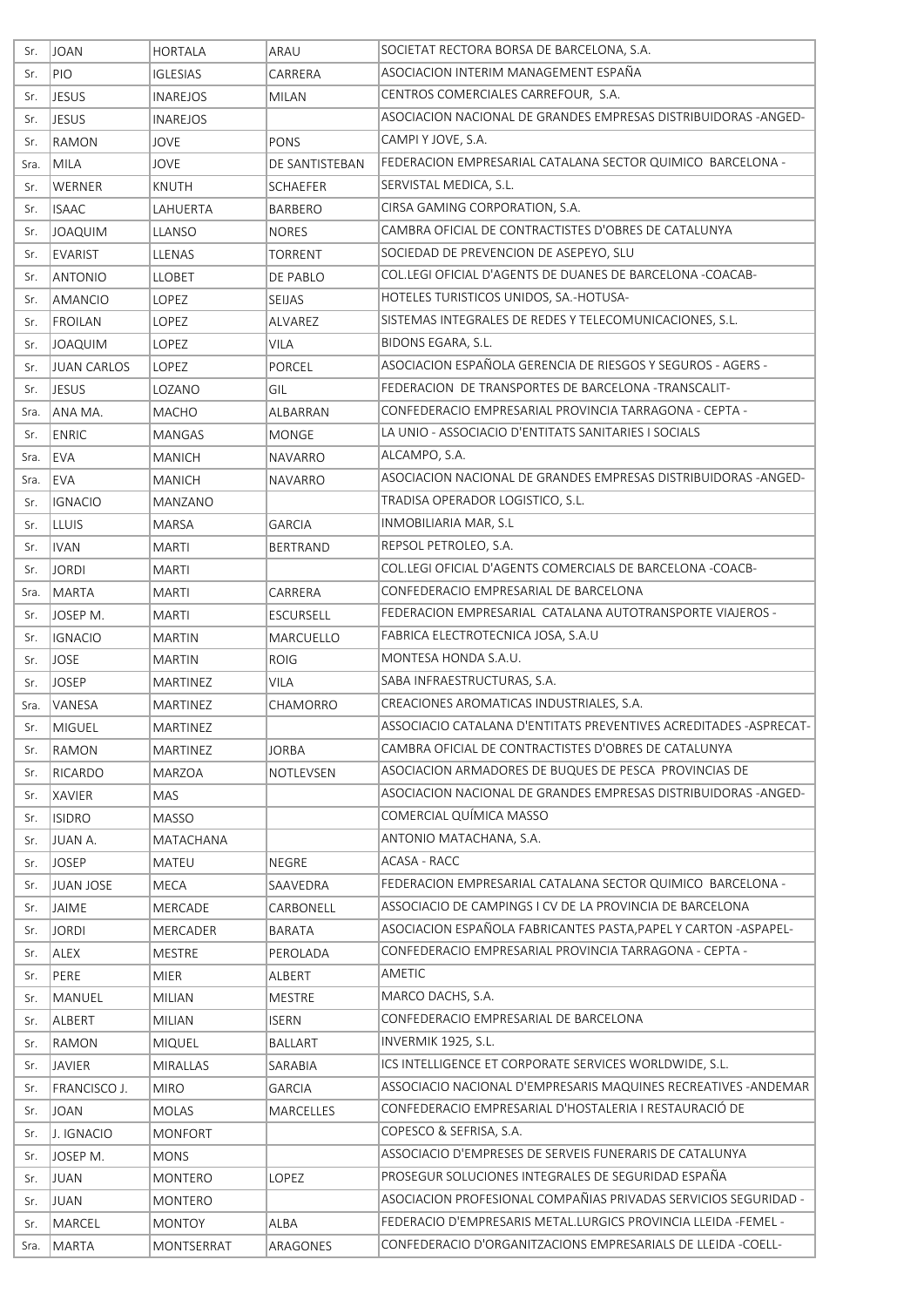| Sra. | <b>PATRICIA</b>   | MONTSERRAT     |                 | ACTIVIDADES FORMATIVAS EMPRESARIALES                            |
|------|-------------------|----------------|-----------------|-----------------------------------------------------------------|
| Sr.  | BERNAT            | <b>MORALES</b> | LOSCOS          | MERCADONA, S.A.                                                 |
| Sr.  | BERNAT            | MORALES        | LOSCOS          | CONFEDERACIO EMPRESARIAL PROVINCIA TARRAGONA - CEPTA -          |
| Sra. | ROSER             | <b>MORE</b>    | <b>ROY</b>      | CONFEDERACIO EMPRESARIAL DE BARCELONA                           |
| Sra. | ROSER             | <b>MORE</b>    | <b>ROY</b>      | FEDERACIO D'ASSOCIACIONS I GREMIS EMPRESARIALS DEL MARESME -    |
| Sr   | <b>JOSEP</b>      | <b>MORE</b>    | PRUNA           | CONFEDERACION DE LA INDUSTRIA TEXTIL-TEXFOR-                    |
| Sr.  | DOMENEC           | MORERA         | PARES           | FEDERACIO D'ORGANITZACIONS EMPRESARIALS DE GIRONA -FOEG-        |
| Sra. | <b>NOEMI</b>      | <b>MOYA</b>    | <b>VILLA</b>    | NISSAN MOTOR IBERICA, SA                                        |
| Sr.  | ANDRES            | MUÑIZ          | <b>NOVES</b>    | <b>AON RISK SOLUTIONS</b>                                       |
| Sr.  | MANUEL            | MUÑOZ          | ADELL           | CHEQUE DEJEUNER ESPAÑA, S.A.                                    |
| Sra. | CARMEN            | <b>MUR</b>     | GOMEZ           | IMPULSIO DE NEGOCIS, S.L.                                       |
| Sr.  | <b>IGNACIO</b>    | <b>MURILLO</b> | ABADIA          | EVENTS & TECHNOLOGY, S.L.                                       |
| Sr.  | CARLES            | NAVARRO        | <b>VIGO</b>     | BASF ESPAÑOLA, S.L.                                             |
| Sr.  | ROBERT            | NAVARRO        |                 | PREMAP SEGURIDAD Y SALUD, S.L.U.                                |
| Sr.  | <b>JOSEP</b>      | NAVÍO          | <b>PRIETO</b>   | CONFEDERACIO CATALANA DE LA FUSTA                               |
| Sr.  | <b>JOAQUIN</b>    | <b>NEBRA</b>   | <b>DOBON</b>    | NEBRA & SOCA ABOGADOS Y ASOCIADOS, S.L                          |
| Sr.  | <b>GUILLERMO</b>  | <b>NEGRO</b>   | MAGUREGUI       | ALPIQ ENERGIA ESPAÑA, S.A.U.                                    |
| Sr.  | <b>FLORENTINO</b> | NESPEREIRA     |                 | UNION INDUSTRIAL PAPELERA, S.A.                                 |
| Sr.  | RAMON             | NOGAREDA       | CARRERA         | EL CORTE INGLES, S.A.                                           |
| Sr.  | RAMON             | NOGAREDA       | CARRERA         | ASOCIACION NACIONAL DE GRANDES EMPRESAS DISTRIBUIDORAS -ANGED-  |
| Sr.  | JOSEP LLUIS       | NUÑEZ          | <b>NAVARRO</b>  | JOSEL S.L.U.                                                    |
| Sr.  | JAUME             | OBIOLS         | <b>BONET</b>    | CONFEDERACIO D'ORGANITZACIONS EMPRESARIALS DE LLEIDA -COELL-    |
| Sr.  | <b>JORGE</b>      | OLALDE         |                 | NESTLÉ ESPAÑA, S.A.                                             |
| Sr.  | <b>JOSEP</b>      | OLIU           | <b>CREUS</b>    | <b>BANC SABADELL</b>                                            |
| Sr.  | <b>JAIME</b>      | OLIVER         | MONTERO         | TRANSCOMA GRUPO EMPRESARIAL, S.L.                               |
| Sr.  | <b>XAVIER</b>     | ORRIOLS        | ARUMI           | PEPSICO FOODS, AIE                                              |
| Sr.  | <b>JOAN</b>       | ORUS           |                 | SEGUROS CATALANA DE OCCIDENTE, S.A. SEGUROS Y REAS.             |
| Sr.  | <b>ELOI</b>       | PALA           | <b>RAMOS</b>    | ASSOCIACIO INDEPENDENT DE JOVES EMPRESARIS DE CATALUNYA -AIJEC- |
| Sr.  | <b>JORDI</b>      | PALLARES       | SOLE            | CARDIO GUARD SYSTEMS, S.L.                                      |
| Sra. | MONTSERRAT        | PARDO          | <b>BAYONA</b>   | MICROSFOT IBERICA, S.R.L.                                       |
| Sra. | MA. CINTA         | PASCUAL        | MONTAÑES        | ASSOCIACIO CATALANA DE RECURSOS ASSISTENCIALS - ACRA-           |
| Sr.  | JOSEP ORIOL       | PELEGRI        | RUIZ            | CONFEDERACIO D'ORGANITZACIONS EMPRESARIALS DE LLEIDA -COELL-    |
| Sr.  | JOSEP LLUIS       | PELLICER       |                 | COL.LEGI D'AGENTS DE LA PROPIETAT IMMOBILIARIA DE BARCELONA     |
| Sr.  | JAVIER            | PEREZ          | FARGUELL        | CLEARWATER INTERNATIONAL                                        |
| Sr.  | DANI              | PEREZ          | GALLARDO        | LA FARGA LACAMBRA, S.A.U                                        |
| Sr.  | <b>LLUIS</b>      | PERIAÑEZ       | <b>LLATJE</b>   | GENERAL MARKETS FOOD IBERICA - GM FOOD IBERICA-                 |
| Sr.  | <b>JAVIER</b>     | PERIS          | <b>MUSSO</b>    | LABORATORIOS SALVAT, S.A.                                       |
| Sr.  | <b>XAVIER</b>     | PERRAMON       |                 | UNIO PATRONAL METAL.LURGICA                                     |
| Sr.  | VALENTI           | PICH           | ROSELL          | BNFIX PICH ADVOCATS ECONOMISTES                                 |
| Sr.  | <b>OSCAR</b>      | PIERRE         |                 | AGGITY EUROPE, S.A.                                             |
| Sr.  | <b>IGNASI</b>     | PIETX          | RUSIÑOL         | ARTYPLAN, S.L.                                                  |
| Sr.  | <b>JAVIER</b>     | PIJOAN         |                 | BACARDI ESPAÑA, S.A.                                            |
| Sr.  | JOSE MA.          | PIQUE          |                 | SIEMENS, S.A.                                                   |
| Sr.  | ERNEST            | PLANA          | LARROUSSE       | FEDERACIO D'ORGANITZACIONS EMPRESARIALS DE GIRONA -FOEG-        |
| Sr.  | <b>ELOI</b>       | PLANES         | <b>CORTS</b>    | FLUIDRA, S.A.                                                   |
| Sr.  | <b>JOAN</b>       | PONS           | <b>FONT</b>     | INSTITUT AGRICOLA CATALA DE SANT ISIDRE                         |
| Sr.  | FRANCESC          | PONT           | <b>VIDAL</b>    | SECTOR FUSTA CATALUNYA                                          |
| Sr.  | ALFONS            | PORRO          | <b>GARCIA</b>   | GREMI D'ARIDS DE CATALUNYA - GREMIARIDS-                        |
| Sr.  | <b>ANTONIO</b>    | POSTIGO        | <b>TRUJILLO</b> | MAQUINSER, S.A.                                                 |
| Sr.  | <b>ANTONI</b>     | <b>POSTIUS</b> | <b>ROBERT</b>   | FEDERACIO PROVINCIAL D'EMPRESARIS DE COMERÇ DE LLEIDA -FECOM-   |
| Sr.  | <b>JOSE LUIS</b>  | PRADA          | LARREA          | ERNST & YOUNG ABOGADOS, S.L.P.                                  |
| Sr.  | JOSE MA.          | PRADAS         | AZNAR           | FEDERACIO D'EMPRESARIS METAL.LURGICS PROVINCIA LLEIDA -FEMEL -  |
| Sr.  | <b>XAVIER</b>     | <b>PUIG</b>    | ALSINA          | FLAMAGAS, S.A.                                                  |
| Sr.  | JOAQUIM           | PUIG           | CORCOY          | LABORATORIOS MENARINI, S.A.                                     |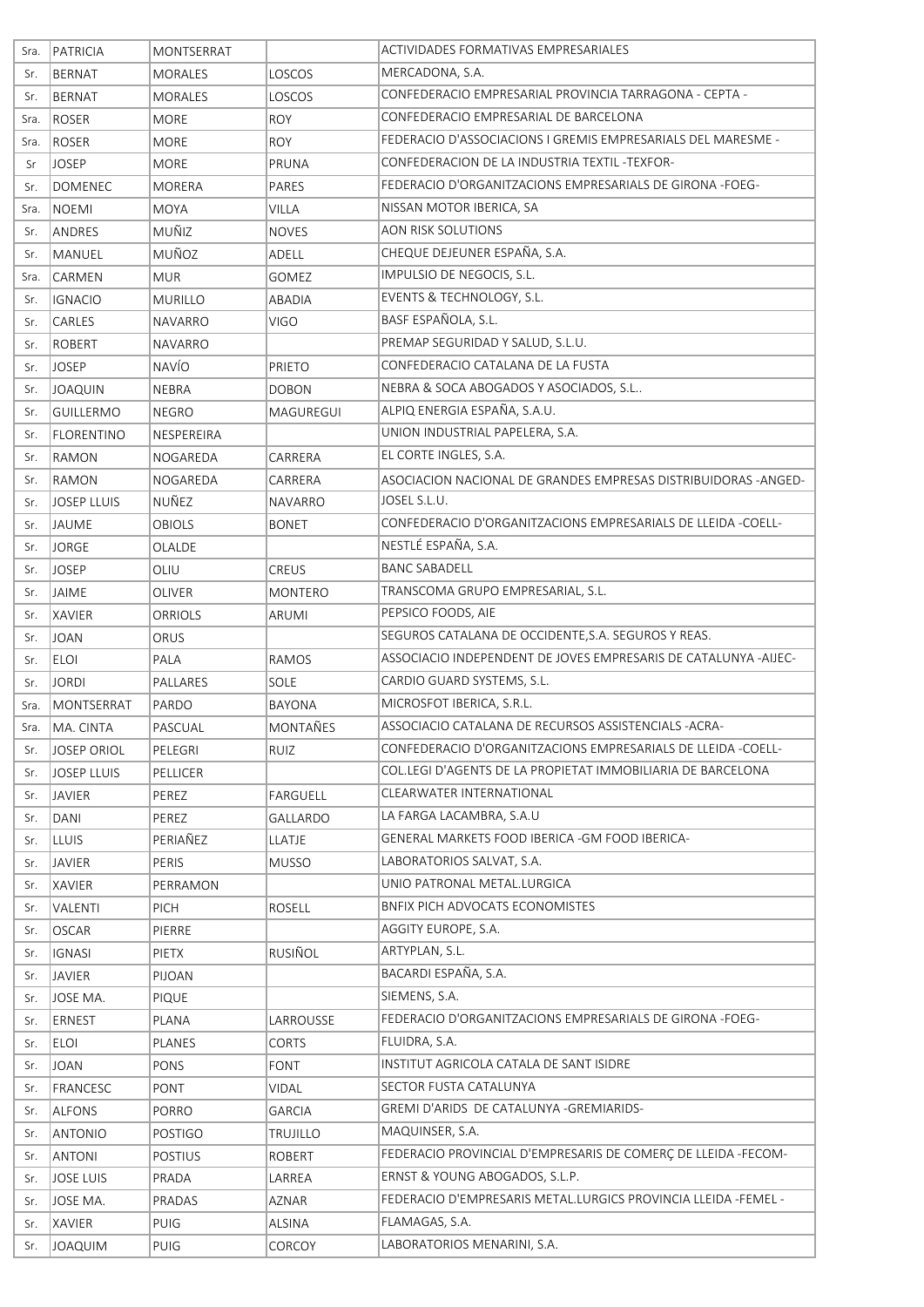| Sr.        | MARC                  | PUIG                       | <b>GUASCH</b>         | PUIG, S.L.                                                                                                               |
|------------|-----------------------|----------------------------|-----------------------|--------------------------------------------------------------------------------------------------------------------------|
| Sr.        | MARIAN                | PUIG                       | <b>GUASCH</b>         | ASOCIACION NACIONAL DE PERFUMERIA Y COSMETICA -STANPA-                                                                   |
| Sr.        | <b>IGNASI</b>         | PUIG                       | <b>DONET</b>          | CONFEDERACIO EMPRESARIAL PROVINCIA TARRAGONA - CEPTA -                                                                   |
| Sr.        | JOAN J.               | PUIG                       | CASTRO                | ASSOCIACIO D'EMPRESARIS SURERS DE LA PROVINCIA DE GIRONA -AECORK-                                                        |
| Sr.        | MARTI                 | PUIG                       | <b>YSERN</b>          | FEDERACION EMPRESARIAL CATALANA SECTOR QUIMICO BARCELONA -                                                               |
| Sr.        | JOSEP MA.             | PUJOL                      | ARTIGAS               | FICOSA INTERNATIONAL, S.A.                                                                                               |
| Sr.        | <b>TOMEU</b>          | PUJOL                      |                       | GENERAL LOGISTICS SYSTEMS SPAIN, S.A.                                                                                    |
| Sr.        | <b>JORDI</b>          | PUJOL                      | <b>MEDINA</b>         | ASSOCIACIO D'EMPRESARIS DISTRIBUCIÓ LOGISTICA DE BEGUDES I                                                               |
| Sr.        | <b>JOAN</b>           | PUJOL                      | <b>GIRALT</b>         | CAMBRA OFICIAL DE CONTRACTISTES D'OBRES DE CATALUNYA                                                                     |
| Sr.        | JOSEP MA.             | PUJOL                      | ARTIGAS               | UNIO PATRONAL METAL.LURGICA                                                                                              |
| Sr.        | ANDRES                | PUSZYM                     |                       | MAPA SPONTEX IBERICA, S.A.                                                                                               |
| Sra.       | LILING                | QI                         | ZHOU                  | PUENTE CHINA ESPAÑA COMERCIO, SL.                                                                                        |
| Sr.        | ERNEST                | QUINGLES                   | <b>BLASI</b>          | EPSON IBERICA, S.A.U.                                                                                                    |
| Sr.        | <b>ESTEVE</b>         | RABAT                      | SABATER               | FLASH D'OR, S.L.                                                                                                         |
| Sr.        | <b>ENRICO</b>         | RAGGINI                    |                       | AEGIS SECURITY, S.L.                                                                                                     |
| Sr.        | ESTEBAN               | <b>RAVENTOS</b>            |                       | <b>BAKER &amp; MCKENZIE ADVOCATS</b>                                                                                     |
| Sra.       | MA. DEL MAR           | RAVENTOS                   | CHALBAUD              | <b>GRUPO CODORNIU</b>                                                                                                    |
| Sr.        | JAUME                 | <b>REIG</b>                | <b>NAVALON</b>        | FEDERACION EMPRESARIAL CATALANA SECTOR QUIMICO BARCELONA -                                                               |
| Sr.        | JOAN B.               | RENART                     | <b>MONTALA</b>        | <b>VICHY CATALAN CORPORATION</b>                                                                                         |
| Sr.        | FERRAN                | <b>REVERTER</b>            |                       | MEDIA MARKT SATURN ADMINIST.ESPAÑA, SAU                                                                                  |
| Sr.        | <b>FERNANDO</b>       | REY                        | PEREZ                 | J&A GARRIGUES, S.L.P.                                                                                                    |
| Sr.        | CARLOS GABINO REY     |                            | <b>MARCA</b>          | UNIO PATRONAL METAL.LURGICA                                                                                              |
| Sr.        | ENRIC                 | <b>REYNA</b>               | MARTINEZ              | ASSOCIACIO DE PROMOTORS I CONSTRUCTORS D'EDIFICIS DE CATALUNYA -                                                         |
| Sr.        | <b>FRANCISCO</b>      | <b>REYNES</b>              | MASSANET              | NATURGY ENERGY GRUOP, S.A.                                                                                               |
| Sr.        | <b>CARLES</b>         | RIBA                       | ANTO                  | UNIO D'ADOBADORS DE CATALUNYA                                                                                            |
| Sr.        | <b>JOAN</b>           | RIBAS                      | DE POUPLANA           | FEDERACIO D'ORGANITZACIONS EMPRESARIALS DE GIRONA -FOEG-                                                                 |
| Sra.       | BLANCA                | RINCON                     | SACRISTAN             | RIBEL IDEAS                                                                                                              |
| Sr.        | <b>MIQUEL</b>         | <b>ROCA</b>                | JUNYENT               | ROCA JUNYENT, S.LP                                                                                                       |
| Sr.        | ALFONSO               | RODES                      |                       | HAVAS MEDIA GROUP SPAIN, S.A.U.                                                                                          |
| Sr.        | RICARDO               | <b>RODRIGO</b>             | AMAR                  | RBA HOLDING DE COMUNICACIÓN, S.A.                                                                                        |
| Sr.        | <b>ANTONI M.</b>      | RODRIGUEZ                  | ARENAS                | ASSOCIACIO DE MESTRES INDUSTRIALS I TECNICS SUPERIORS-AMITS-                                                             |
| Sr.        | JOSEP MARIA           | RODRIGUEZ                  | <b>MONTEYS</b>        | CONSELL D'EMPRESES DISTRIBUIDORES D'ALIMENTACIO DE CATALUNYA -                                                           |
| Sr.        | <b>JULIO</b>          | RODRIGUEZ                  | <b>IZQUIERDO</b>      | CEMENTOS MOLINS, S.A.                                                                                                    |
| Sr.        | <b>JOAN</b>           | ROGET                      | ALEMANY               | PANREAC QUÍMICA, S.L.U.                                                                                                  |
| Sr.        | <b>JOAN</b>           | <b>ROGET</b>               | ALEMANY               | FEDERACION EMPRESARIAL CATALANA SECTOR QUIMICO BARCELONA -                                                               |
| Sr.        | <b>ERNEST</b>         | ROGLANS                    | CORREDOR              | FEDERACIO D'ORGANITZACIONS EMPRESARIALS DE GIRONA -FOEG-<br>CONFEDERACIO D'ORGANITZACIONS EMPRESARIALS DE LLEIDA -COELL- |
| Sr.        | MIQUEL                | ROMA                       | PIRO                  |                                                                                                                          |
| Sr.        | JAVIER                | ROMAN                      |                       | CLECE, S.A.<br>UNIO PATRONAL METAL.LURGICA                                                                               |
| Sr.        | CARLES                | ROMANI                     | OLIVE                 |                                                                                                                          |
| Sra.       | PATRICIA              | ROMERO                     | GASA                  | CAMBRA OFICIAL DE CONTRACTISTES D'OBRES DE CATALUNYA<br>CONFEDERACIO EMPRESARIAL PROVINCIA TARRAGONA - CEPTA -           |
| Sr.        | <b>JOAN</b>           | ROMEU                      | VALVERDE              | CONFEDERACIO D'ORGANITZACIONS EMPRESARIALS DE LLEIDA -COELL-                                                             |
| Sr.        | PERE<br><b>DOLORS</b> | <b>ROQUE</b><br><b>ROS</b> | ORÓ<br><b>FRIGOLA</b> | FEDERACIO D'ORGANITZACIONS EMPRESARIALS DE GIRONA -FOEG-                                                                 |
| Sra.       | <b>BALDIRI</b>        | <b>ROS</b>                 | PRAT                  | INSTITUT AGRICOLA CATALA DE SANT ISIDRE                                                                                  |
| Sr.<br>Sr. | <b>JUAN</b>           | ROSELL                     | LASTORTRAS            | CONGOST PLASTIC, S.A.                                                                                                    |
|            |                       |                            | DE STEFANI            | CONSTRUCCIONS RUBAU, S.A.                                                                                                |
| Sr.<br>Sr. | ANDREA<br>MARIO       | ROSSIGNANI<br>ROTLLANT     | SOLA                  | PROVISIONES Y TENENCIAS, S.L.                                                                                            |
| Sr.        | <b>JAUME</b>          | ROURA                      | CALL                  | UNIO PATRONAL METAL.LURGICA                                                                                              |
| Sr.        | <b>JOAN</b>           | <b>ROVIRA</b>              | VILARO                | ASSOCIACIO D'EMPRESARIS DE MANLLEU                                                                                       |
| Sr.        | <b>MARIO</b>          | ROVIROSA                   |                       | GRUPO FERRER INTERNACIONAL, S.A.                                                                                         |
| Sr.        | MARIO                 | ROVIROSA                   |                       | CHIESI ESPAÑA, S.A.                                                                                                      |
| Sr.        | <b>CIRIL</b>          | ROZMAN                     | <b>JURADO</b>         | SOCIEDAD GENERAL DE AGUAS DE BARCELONA                                                                                   |
| Sr.        | RAFAEL                | RUANO                      | PALOU                 | FEDERACIO DE CENTRES ESPECIALS DE TREBALL DE CATALUNYA - FECETC-                                                         |
| Sra.       | MA. JOSE              | <b>RUBIO</b>               | <b>RODADO</b>         | FEDERACION EMPRESARIAL CATALANA SECTOR QUIMICO BARCELONA -                                                               |
|            |                       |                            |                       |                                                                                                                          |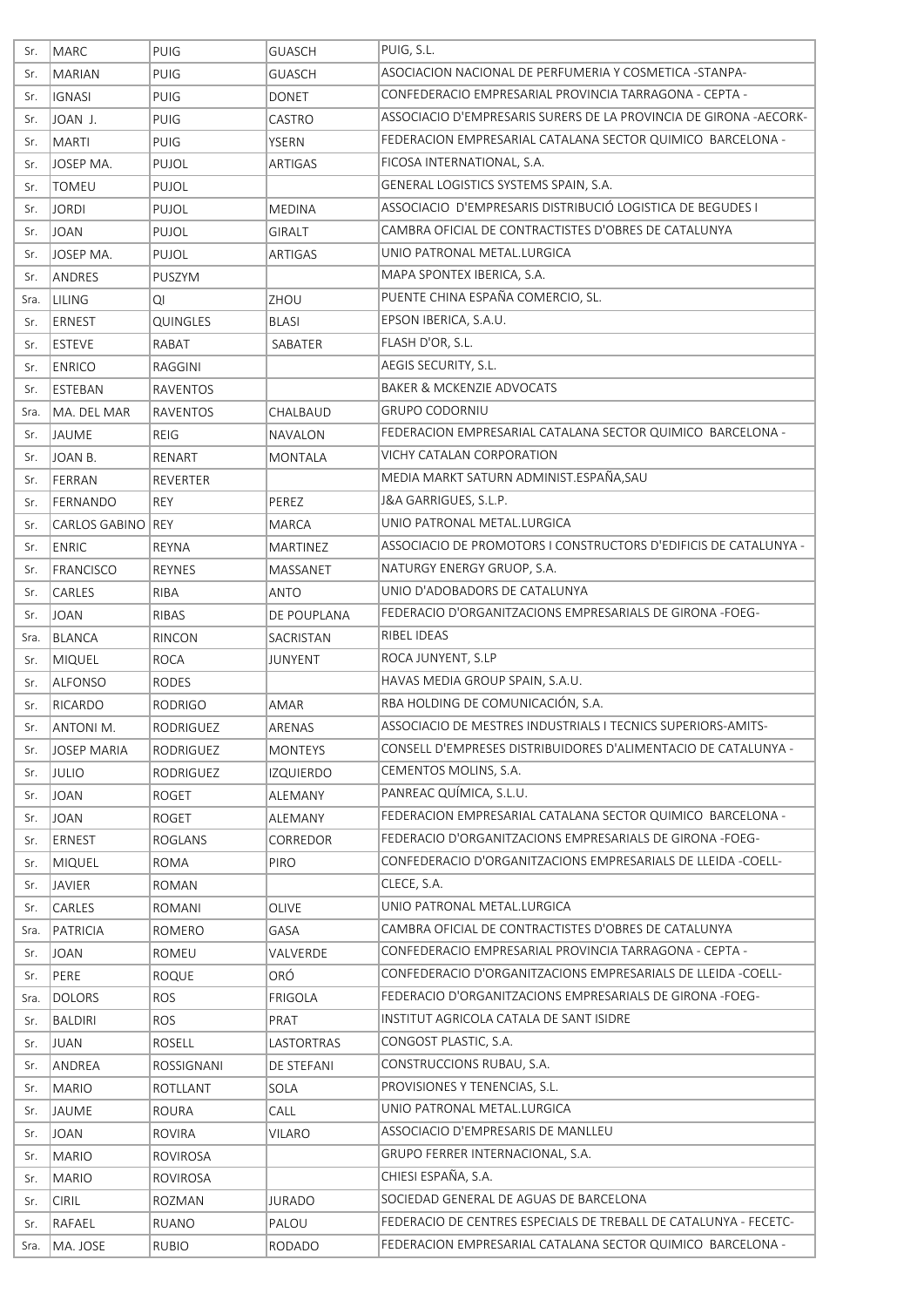| Sr.  | JOAQUIM             | <b>RUIZ</b>      | <b>BOSCH</b>    | REVISIONS DE VEHICLES, S.A.                                       |
|------|---------------------|------------------|-----------------|-------------------------------------------------------------------|
| Sr.  | SERGI               | RUSCALLEDA       | <b>ISERN</b>    | FEDERACION EMPRESARIAL CATALANA SECTOR QUIMICO BARCELONA -        |
| Sr.  | <b>IVAN</b>         | SACO             | MUIÑO           | COMPAÑÍA LOGISTICA DE HIDROCARBUROS CLH, SA                       |
| Sr.  | PABLO               | SAGNIER          |                 | EGON ZEHNDER INTERNACIONAL, S.L.                                  |
| Sra. | AMAYA               | SAIZ             |                 | <b>BMW GROUP ESPAÑA</b>                                           |
| Sr.  | FERRAN              | SALA             | <b>SUDRIA</b>   | VLEX NETWORKS, S.L.                                               |
| Sr.  | JOSEP               | SANCHEZ          | LLIBRE          | CONSERVAS DANI, S.A.U                                             |
| Sr.  | MIGUEL              | SANCHEZ          |                 | BARCELONA CARTONBOARD S.A.U.                                      |
| Sr.  | JOAN ANTON          | SANCHEZ          | CARRETE         | JDA ASSESSORS CONSULTORS PROFESSIONALS, S.L.P.                    |
| Sr.  | GERARDO             | SANCHEZ          | <b>BANDRES</b>  | PROYECTO PARA EL FOMENTO EMPRESARIAL, FSM, S.L.                   |
| Sr.  | <b>JAVIER</b>       | SANCHEZ-PRIETO   |                 | VUELING AIRLINES, S.A.                                            |
| Sr.  | <b>JUAN ANTONIO</b> | SANFELIU         | CORTES          | CONFEDERACION DE LA INDUSTRIA TEXTIL - TEXFOR-                    |
| Sr.  | <b>JOSEP</b>        | SANS             | SAGARRA         | CONDIS SUPERMERCATS, S.A.                                         |
| Sr.  | <b>JORDI</b>        | SANS             | <b>DOMENECH</b> | ASSOCIACIO DE PROMOTORS I CONSTRUCTORS D'EDIFICIS DE CATALUNYA -  |
| Sr.  | <b>EMILIO</b>       | SANZ             | MARTINEZ        | ATEIA-OLTRA - ASOCIACION TRANSITARIOS INTERNAC. BCNA,             |
| Sr.  | MARTI               | SARRATE          | LAPLANA         | ASSOCIACIO CATALANA DE AGENCIES DE VIAJES ESPÈCIALITZADES -ACAVE- |
| Sr.  | <b>CRISTOBAL</b>    | SARRIAS          | CARDENES        | FEDERACIO DE MUTUALITATS DE CATALUNYA                             |
| Sr.  | <b>JORDI</b>        | <b>SASTRE</b>    | <b>MUNNE</b>    | ASOCIACION PROFESIONAL DE LOTERIAS Y APUESTAS                     |
| Sr.  | <b>CARLOS</b>       | SCHNEEGLUTH      |                 | CLARIANT SE. SUC. EN ESPAÑA                                       |
| Sr.  | <b>CARLOS</b>       | SCHNEEGLUTH      |                 | FEDERACION EMPRESARIAL CATALANA SECTOR QUIMICO BARCELONA -        |
| Sr.  | RODOLFO             | SCHORNBERG       |                 | HENKEL IBÉRICA OPERATIONS, S.L.U.                                 |
| Sr.  | <b>FEDERICO</b>     | SEGURA           | <b>RODA</b>     | ESBELT, S.A.                                                      |
| Sr.  | <b>SERGIO</b>       | SEISDEDOS        | FERNANDEZ       | GO FOUR TEAM, S.L.                                                |
| Sr.  | JUAN                | SERRANO          | FERNANDEZ       | BALFEGO & BALFEGO, S.L.                                           |
| Sr.  | EDUARDO             | SERRANO          | GIL             | CONFEDERACIO EMPRESARIAL PROVINCIA TARRAGONA - CEPTA -            |
| Sr.  | FERNANDO            | SERRATE          |                 | KPMG, S.A.                                                        |
| Sr.  | MARTI               | SISTANE          | PLANELLA        | FEDERACIO EMPRESARIAL DEL GRAN PENEDES - FEGP -                   |
| Sr.  | <b>CARLOS</b>       | <b>SISTERNAS</b> | <b>SURIS</b>    | FENIN CATALUNYA - FEDERACION ESPAÑOLA EMPRESAS TECNOLOGIA         |
| Sr.  | <b>JOAN</b>         | <b>SITGES</b>    | SERRA           | COFIDIS S.A. SUCURSAL EN ESPAÑA                                   |
| Sr.  | PERE                | SOLANELLAS       | ANGLERILL       | CONFEDERACIO CATALANA DE LA FUSTA                                 |
| Sr.  | <b>GUILLEM</b>      | SOLE             | <b>RISTOL</b>   | FEDERACION EMPRESARIAL CATALANA SECTOR QUIMICO BARCELONA -        |
| Sr.  | SANTIAGO            | <b>SOLER</b>     | PEREZ           | ADECCO                                                            |
| Sr.  | <b>CHRISTIAN</b>    | <b>STEIN</b>     |                 | SEAT, S.A.                                                        |
| Sr.  | MANUEL              | SUBIRANA         | PINTANEL        | LABORSALUS, S.A.                                                  |
| Sr.  | ARTURO              | <b>SUQUE</b>     |                 | CELLER DEL PESCADOR, S.L.U.                                       |
| Sr.  | ARTUR               | <b>SUQUE</b>     | <b>PUIG</b>     | INVERAMA, S.A.                                                    |
| Sr.  | DEMIAN              | TABBIA           | SAMMARTINO      | AGRUPACIO D'INDUSTRIALS DEL BAIX VALLES                           |
| Sr.  | ALBERT              | TASIAS           | VALLS           | <b>TERRITORIO Y MEDIO AMBIENTE</b>                                |
| Sr.  | FERRAN              | <b>TEIXIDO</b>   | PONT            | ACTIVA MUTUA 2008 MATEPSS N.3.                                    |
| Sra. | MA. ANGELES         | <b>TEJADA</b>    | <b>BARRIO</b>   | RANDSTAD ESPAÑA, S.L.U.                                           |
| Sr.  | RAMON               | TERMENS          | NAVARRO         | <b>TAURUS GROUP</b>                                               |
| Sr.  | JAUME               | <b>TINTORE</b>   | <b>BALASCH</b>  | FERROCARRIL METROPOLITA DE BARCELONA, SA                          |
| Sr.  | <b>ENRIQUE</b>      | <b>TOMAS</b>     | <b>RUIZ</b>     | <b>ENRIQUE TOMAS, S.L.</b>                                        |
| Sr.  | DANIEL              | TOME             | AROSTEGUI       | UNION CATALANA D'ENTIDADES ASEGURADORAS Y REASEGURADORAS -        |
| Sr.  | <b>JOAN</b>         | <b>TORRAS</b>    | GOMEZ           | CONFEDERACIO EMPRESARIAL DE BARCELONA                             |
| Sr.  | MIGUEL A.           | TORRES           |                 | MIGUEL TORRES, S.A.                                               |
| Sr.  | <b>JOSE MARIA</b>   | <b>TORRES</b>    | <b>GARCIA</b>   | NUMINTEC COMUNICACIONES                                           |
| Sr.  | <b>JOSEP</b>        | TUNICA           | <b>BUIRA</b>    | ASSOCIACIO D'EMPRESES D'ENGINYERIA I CONSULTORIA INDEPENDENTS DE  |
| Sr.  | NESTOR S.           | <b>TURRO</b>     | HOMEDES         | GREMI CONSTRUCTORS D'OBRES DE BARCELONA I COMARQUES               |
| Sr.  | DANIEL              | TURRO            | ARAU            | GESEME 1996, S.L.                                                 |
| Sr.  | <b>CARLOS</b>       | <b>TUSQUETS</b>  | TRIAS DE BES    | LACREM, S.A.                                                      |
| Sr.  | <b>JOSU</b>         | <b>UGARTE</b>    |                 | SCHNEIDER ELECTRIC ESPAÑA, S.A.                                   |
| Sr.  | <b>ISIDORO</b>      | <b>UNDA</b>      | <b>URZAIZ</b>   | ATRADIUS CREDITO Y CAUCION, SA. DE SEGUROS Y REASEGUROS           |
| Sr.  | JUAN                | URIACH           | <b>MARSAL</b>   | GRUPO J. URIACH, S.L.                                             |
|      |                     |                  |                 |                                                                   |